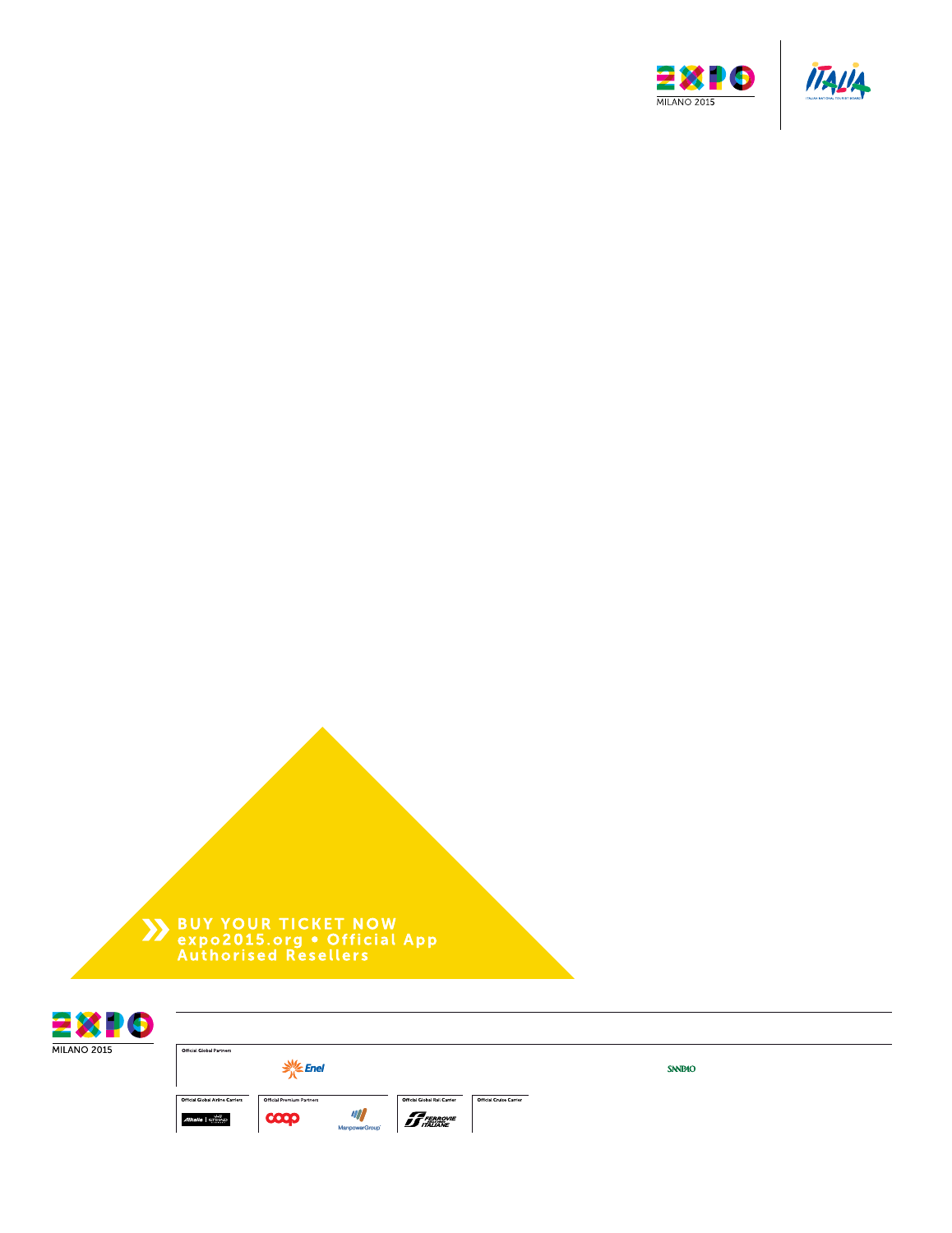### **staff&info**



*i*~Italy NY *www.i-ItalyNY.com*

**A magazine about all things Italian in New York City**

Year 3 - Issue 3-4 March-April 2015

Editor in Chief **Letizia Airos** *letizia.airos@i-italyNY.com*

Project Manager **Ottorino Cappelli** *o.cappelli@ItalianMediaCorp.com*

#### Staff & Contributors

Natasha Lardera, Bianca Soria, Mila Tenaglia **(editorial coordination)**; Michele Scicolone and Charles Scicolone **(food & wine editors)**; Rosanna Di Michele **(chef)**; Mila Tenaglia **(events)**; Lucrezia Russo **(fashion);** Judith Harris, Maria Rita Latto **(Italy correspondents)**; Stefano Albertini, Dino Borri, Enzo Capua, Fred Gardaphe, Jerry Krase, Gennaro Matino, Fred Plotkin, Francine Segan, Anthony Julian Tamburri **(columnists & contributors)**; Matteo Banfo, Giacomo Lampariello, Mattia Minasi, **(TV & multimedia team)**; Emma Bryant, Cristina Esmiol, Emily Hayes **(interns)**; Will Schutt **(translation)**; Robert Oppedisano **(editorial supervision)**; Alberto Sepe **(web & mobile)**; Darrell Fusaro **(cartoonist)**; Lilith Mazzocchi **(layout)**; Andrée Brick **(design).**

For advertising contact: Advertising Team Italian Media Corporation *AdTeam@ItalianMediaCorp.com*

Main Offices

**New York** 28 W 44th Street New York, NY, 10036 Tel. (917) 521-2035

**Rome** Via Montebello 37 00185 Roma Tel. (366) 747.8348







### **Focus**

➜05 **Editorial** ■ *by Letizia Airos*

➜06 A crowdfunding initiative in NYC **Save the Beauty, Save the Saint**

➜08 **Mother Cabrini, the Saint of Italians in America** ■ *by Anthony Tamburri*

➜09 **Immigration: Is it Really Not Our Business?** ■ *by Gennaro Matino*

➜10 A conversation with the author of *Italian Americans* **History Beyond Stereotypes** ■ *by Fred Gardaphe and Maria Laurino*



➜12 Remembering Mario Cuomo **The Importance of Being Italian American** ■ *by Jerry Krase*

➜14 My Mentors / 1. Matilda Cuomo **A Most Inspiring Woman** ■ *by Lucia Pasqualini*

➜16 An unlikely hate-love story **The Irish-Italian Divide & How Enemies Make Peace** ■ *by Paul Moses*

# **Contents**

### ➜18

Interview with F. Murray Abrahams **Italy Is My Second Home, It's That Simple!** ■ *by Francine Segan*

➜20 The Scuola d'Italia leaps forward **Building the Future Today** ■ *by Letizia Airos*

➜22

Feeding the Planet, Connecting the World **Flying Alitalia to Milan in the Expo Year 2015**



➜25 At the Morgan Library **Being Leonardo Da Vinci: The Real Life of an Italian Genius** 

■ *by Massimiliano Finazzer Flory*

➜27 Interview with Laura Mattioli and Danila Marsule Rosso **Medardo Rosso, Sculptor of Light** ■ *by Mila Tenaglia*

➜30 The first Italian bookstore in the US reopens in New York **Vanni: Germinating From** 

**Old Roots** ■ *by Alessandro Cassin*





### **Dining Out**

➜37 The FifthAnniversary of Tony and Marisa May's Flatiron Gem **SD26: The Rigor of Creativity** ■ *by L. A.*

➜39-41

Dining Out Special **Where Pasta Is the Queen** ■ by *N. L.* 

➜42 Neighborhood by Neighborhood **Neapolitan, with a Modern Twist** ■ by *M.* T.

### **Events Dining In**

➜40 Conversation with Lou DiPalo **Everything Italians Know About Their Food** ■ *by Natasha Lardera*

➜42 At the basis of the Mediterranean diet **Olives and Olive Oil: A How-To** ■ *by Dino Borri* 

*Continued*➜

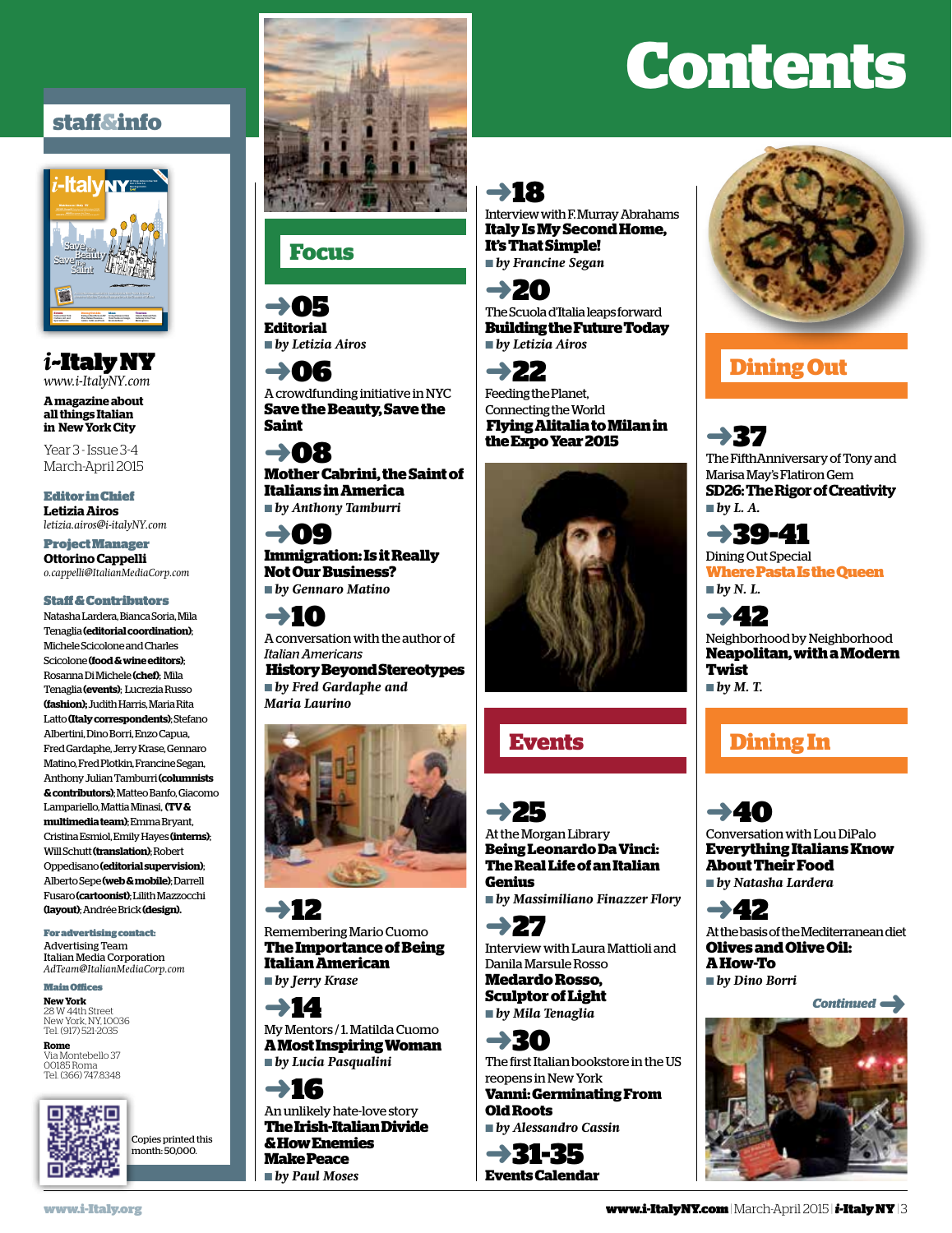### *i***-Italy**|**NY** ➜**Contents**

➜43 How to Prepare **Nonna Lina's Eggplants** ■ *by Rosanna Di Michele*

➜44 **A favorite dish... Tuscan Farro A Perfect Vegetable Soup** ■ *by Michele Scicolone* **... Paired with the right wine Tuscany's Hidden Gem Morellino di Scansano** ■ *by Charles Scicolone*

### **Ideas**

### **Style: Fashion, Design & More**

➜47 *Coreterno*: Provocative style **Fashion that Unnerves** ■ *by Mila Tenaglia*

➜48 Personal Shopper **Italian Dreams of Spring** ■ *by Lucrezia Russo*

➜51 At the Reinsten/Ross Gallery **"For Her." Gaetano Pesce's Women** ■ *by Letizia Airos*



**Bookshelf: Italian Reads and Listens**

➜53 A study by Gerald R. Gems **Italian Signs in American Sports**

■ *by Fred Gardaphe*

➜54 The last book by Giuseppe Di Piazza **Living (and Loving) in Palermo in the Seventies** ■ *by L. A.*



➜57 Italian Jazz **The Primacy of the Voice** ■ *by Enzo Capua*

### **Tourism**

**The Cilento and Vallo di Diano National Park**

➜59 A UNESCO World Heritage Site **Gateway to the True**  *Mezzogiorno* ■ *by Virginia Di Falco*



➜61 Home to the Mediterranean Diet **It's been that way for centuries..***.*

➜61 The New Slow Food "Presidia" **Casalbuono Beans**



**Where to Stay (and Eat)**





### Where To Find Us

Government and Educational Institutions: Consulate General of Italy (690 Park Ave) ● Italian Cultural Institute (686 Park Ave) ● Italian Trade Commission (33 E 67th St) ● Italian Government Tourist Board (630 5th Ave) ● Scuola d'Italia G. Marconi (12 E 96th St) ● John D. Calandra Italian American Institute, CUNY (25 W 43rd St) ● Casa Italiana Zerilli Marimò, NYU (24 W 12th St) ● Inserra Chair, Montclair State University (1 Normal Ave Montclair, NJ) ● Italian American Committee on Education (18 E 41st St) ● Collina Italiana (1556 3rd Ave) ●

Bookstores, Showrooms & Galleries: Rizzoli Bookstore (1133 Broadway St.) ● Poltrona Frau (141 Wooster St) ● Cassina (151 Wooster St) ● Cappellini (152 Wooster St) ● Alessi (130 Greene St) ● Casa del Bianco (866 Lexington Ave) ● Pratesi (892 Madison Ave) ● Monnalisa (1088 Madison Ave) ● Scavolini (429 W Broadway), Guzzini (60 Madison Ave) ● Bosi Contemporary (48 Orchard St) ● Boffi Soho (31 ½ Greene St) ● CIMA - Center for Italian Modern Art (421 Broome St) ●

Gourmet Stores: Eataly New York (200 5th Ave) ● Di Palo (200 Grand St) ● Citarella (2135 Broadway; 1313

Third Ave; 424 Avenue of the Americas) ● Agata & Valentina (1505 1st Ave; 64 University Pl.) ● Morton Williams Supermarkets (908 2nd Ave; 311 E 23rd St; 1565 1st Ave) ● A.L.C. Italian Grocery (8613 3rd Ave, Brooklyn) ● Arthur Avenue Market (2344 Arthur Ave, Bronx) ● Jerry's Gourmet (410 South Dean St, Englewood, NJ) ● Giovanni Rana Pastificio e Cucina (75 9th Ave) ● La Panineria (1 W 8th St)

Restaurants, Pizzerias & Wine Bars: Acqua Santa (556 Griggs Ave, Brooklyn) ● Added & Sons (2372 Hughes Ave, Bronx) ● ALLORO (307 E 77th St) ● Azalea (224 W 51 St) ● Ballarò Café (77 2nd Ave) ● Borgatti's (632 E 187th St, Bronx) ● Bruno Bakery (506 LaGuardia Place) ● Cacio <sup>e</sup> Vino (80 2nd Ave) ● Crave It (545 6th Ave) ● Epistrophi CAFE (200 Mott St) ● FABBRICA (40 N 6th St, Brooklyn) ● Felice 83 (1593 1st Ave) ● Felice 64 (1166 1st Ave) ● Forcella (485 Lorimer St, Brooklyn) ● In Vino Veritas (1375 1st Ave) ● Kestè (271 Bleecker St) ● L'Arte del Gelato (Chelsea Market, 75 9th Ave) ● Le Cirque (151 E 58th St) ● The Leopard at des Artistes (1 W 67th St) ● Madonia Brothers (2348 Arthur Ave, Bronx) ● Osteria del Principe (27 E 23rd St) ● Obikà (590 Madison Ave) ● Osteria del Circo (120 W 55th St) ● Piccolo Fiore (230 E 44th St) ● Pizzetteria Brunetti (626 Hudson St)● Paola's Restaurant (1295 Madison Ave) ● Pizzeria Rossopomodoro (118 Greenwich Ave) ● Prova (184 8th Ave) ● Quartino bottega organica (11 Bleecker St) ● Raffaello Kosher Pizza (37 W 46th St) ● Ribalta (48 E 12th St) ● Risotteria Melotti (309 E 5th St) ● Salumeria Rosi Parmacotto (283 Amsterdam Ave) ● San Matteo (1739 2nd Ave) ● SD26 (19 E 26th St) ● Sirio (795 5th Ave) ● Stella 34 Trattoria at Macy's (151 W 34th) ● Tarallucci <sup>e</sup> Vino (163 1st Ave; 475 Columbus Ave; 15 E 18th St) ● Club Tiro <sup>a</sup> Segno (77 MacDougal St) ● Tramonti (364 W 46th St) ● Trattoria Cinque (363 Greenwich St) ● Trattoria L'incontro (21-76 31st St, Astoria) ● Via Quadronno (25 E 73rd St) ● Villabate Alba (7001 18th Ave, Brooklyn) ● Vivoli Gelateria at Macy's ● (151 W 34th St) ● Zero Otto Nove (15 W 21 St) ● ZIBETTO (1385 6th Ave & 501 5th Ave) ● ZIO (17 W 19th St).

*To be added to our distribution network write to editors@i-Italy.org*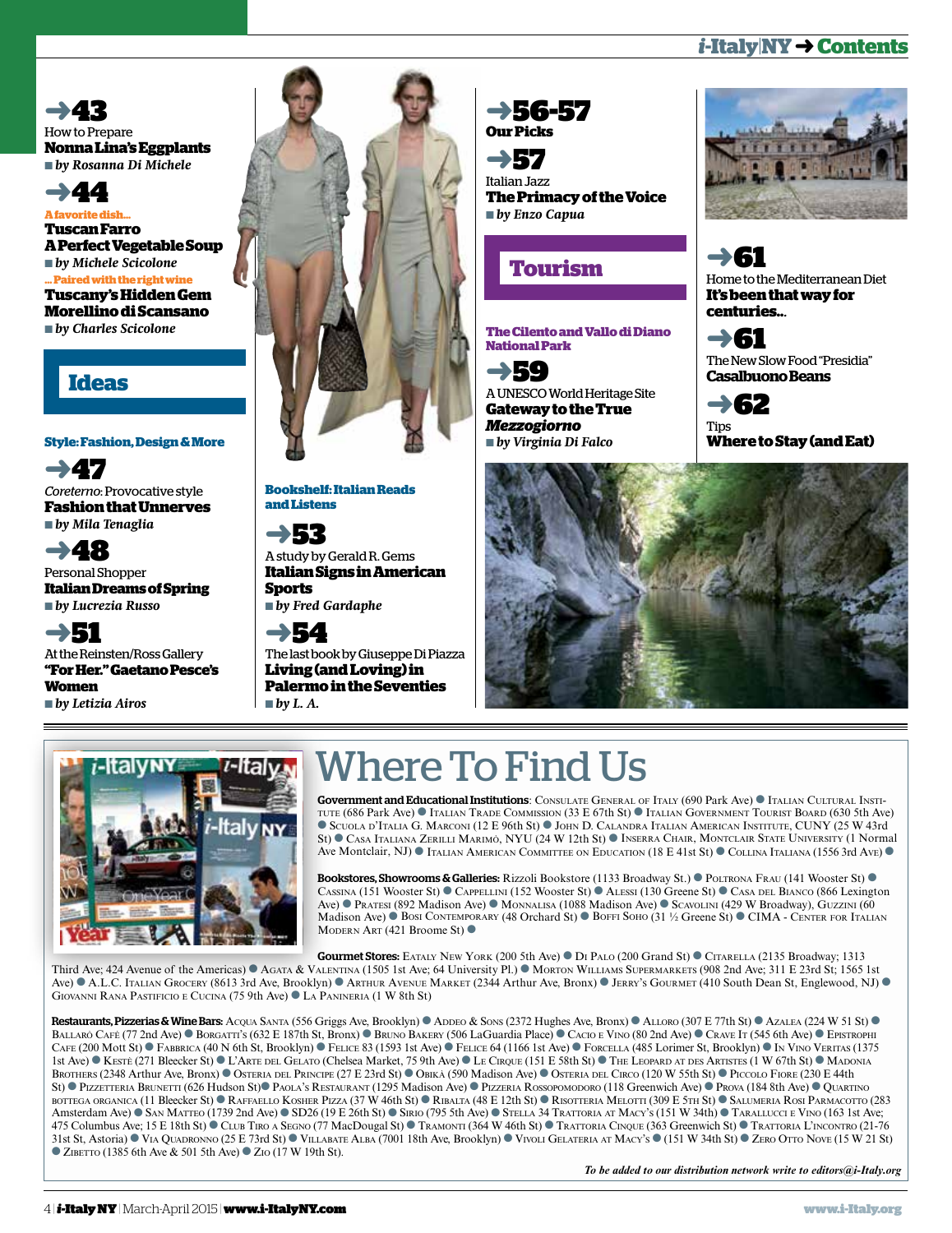### *i***-Italy**|**NY** ➜**Editorial**

### ➔ **Letizia Airos**

*"Glorious. More satisfactory to me than St. Peters. A wonderful grandure. Ascended,—Far below people in the turrets of open tracery look like flies caught in cobweb.—The groups of angels on points of pinnacles & everywhere...Might well [illegible] host of heaven upon top of Milan Cathedral." — Herman Melville*

*As always, I'm leading off with a writer and poet. This time the writer, though not Italian, is writing about what has been a symbol of Italy for centuries. And what a description of the Milan Cathedral the author of the mythic* Moby Dick *has given us! The year was 1857. But even today, those who have been there know: this grand, magisterial impression still dwells in the Duomo. And yet our cover story is an invitation to get to know not only Milan and its cathedral during the six months of the city's Expo, but a little something more. High up among the spires, there is a dearly beloved statue that has strong ties to the United States and New York more specifically. The statue is dedicated to Mother Francesca Cabrini, the Milaneseborn American citizen. To find out more about her, be sure to check out the cover story.* 

### Milan to New York, New York to Milan



● ● ● ● *What you hold in your hands may seem like a vast mishmash of articles, but there are tangible links that bind its Italian and American contents. Alongside Mother Cabrini, you'll find stories peopled with other important Italian Americans, from Mario and Matilda Cuomo in the political arena to Tony & Marisa May and Lou Di Paolo in the world of fine dining. And Fred Gardaphe digs into the history of Italian Americans in his interview with Maria Laurino* 

*about her companion book to the hit documentary "Italian Americans" that* 

*Old and new media, online and print, television and smart phones – each has its own role to play in an integrated communication project like i-Italy.*

*recently aired on PBS. And Paul Moses recounts how the (equal but different) Irish and Italian communities managed to "make peace." The theme of diversity makes an appearance in the art world too, as Gaetano Pesce talks about what sets women apart in anticipation of his jewelry exhibit "For Her." Finally, it's springtime. The last few months' images of an ice-shagged New York are fading from view, and the city seems to be coming back to life. In i-ItalyNY you'll find a long list of events, stories, and tips on how to spend your free time and where to go in Italy. In our back matter we take you to one of the most stupendous and least know corners of Italy: Cilento.* 

● ● ● ●

I-ItalyNY'*s unique assortment of stories brought to you on television (you've seen our weekly show, haven't you?), the web, social media and in our print magazine is a real gamble given the challenges facing the publishing industry these days. But it's a gamble that's paying off thanks to you. Please continue to follow us, give us heart and write to us! We always want to hear your comments. Alla prossima!*

*(letizia.airos@i-Italy.org)*

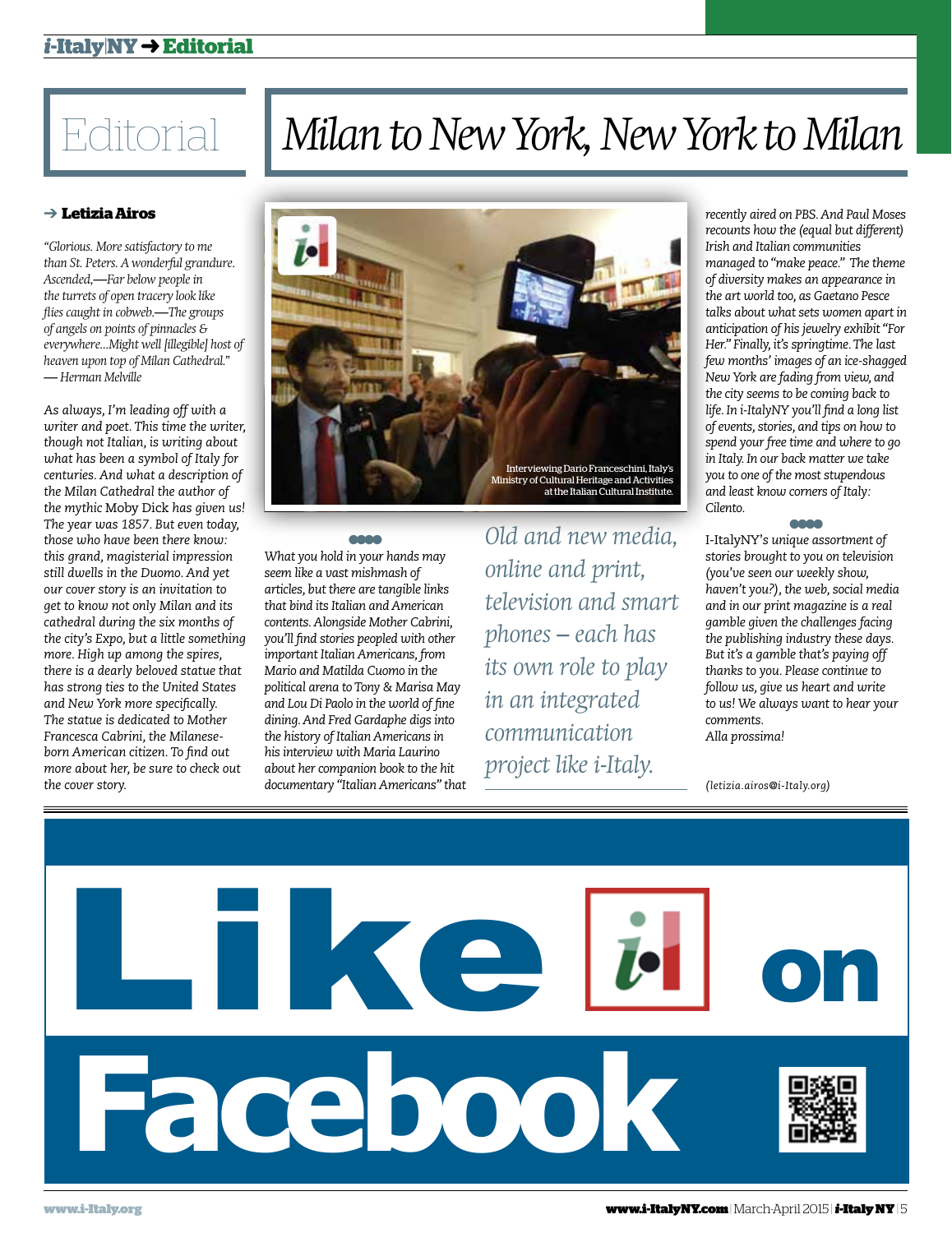

### ● ● A CROWFUNDING CAMPAIGN INNEW YORK

# **Save the Beauty Save the Saint**

The Duomo of Milan has been a mecca for centuries and continues to draw around 6 million visitors annually. But maintaining this timeless Cathedral's original beauty requires many intense, costly restoration jobs. The goal of the Veneranda Fabbrica del Duomo, also thanks to the help of International Patrons of Duomo di Milano, is to collect 13,5 million Euros, so as to end the more urgent restoration activities. Today significant results have been reached and about 5 million Euros have been collected, over 500,000 Euros coming from small donations. In 2015 it will be revamped again, and, thanks to the construction efforts of the Veneranda Fabbrica, the Cathedral will be looking its best for the Universal Exposition opening in Milan this spring. This will be a unique occasion to participate in a great restoration project and to leave a mark in the history of the Cathedral. By adopting a spire, you will allow future generations to keep enjoying the Italian artistic and cultural heritage. That's why we're bringing you this story, in the hope that you too will want to participate in safeguarding the Duomo and its treasures, starting with the restoration of the statue dedicated to Mother Cabrini, the Milan-born saint, popular New York missionary and patron saint of emigrants around the world.

**••** The fifth largest church in the world and the largest in Italy, Milan's Duomo is a special, magisterial site. Built in several phases over six centuries, beginning at the end of the 1300s, the church has long fascinated believers and non-believers of all denominations. Its 3,400 statues and 135 spires make it the largest outdoor sculpture gallery in the world. No visitor could ever forget the profile of the Duomo in the distance, soaring over Milan, thanks in large part to its original spires. No other church has so many.

But the spires, typical components of Gothic architecture, are also very fragile. They require constant care and complex maintenance work to ensure their safety. The mobilization to find sufficient funds for the job has led to a new crowdfunding initiative in New York by International Patrons of Duomo di Milano (*www. duomopatrons.org*) on the crowdfunding platform For Italy (*www.foritaly.org*).

### Save the Saint

People have always helped financing the construction and maintenance of the Duomo with donations of goods and money over the centuries, thus participating to a great challenge towards the future that now has evolved internationally. A call to responsibility expanding rapidly all around the world and which has recorded significant adhesion not only by Milan

citizens, but also by entrepreneurs and patrons from United States of America and China.

Thanks to International Patrons of Duomo di Milano and the crowdfunding platform "For Italy," which is dedicated to preserving Italian heritage, it's possible to contribute to the maintenance of the spires and statues by donating just \$50. And even small donors can have their names inscribed on a plaque nearby the spire. You don't even have to be from Milan or Italy. As highlighted by Federica Olivares, Italian art publisher: "the challenge of this platform answers a real need: it creates a virtual place where all the lovers of Italy and its excellences, wherever

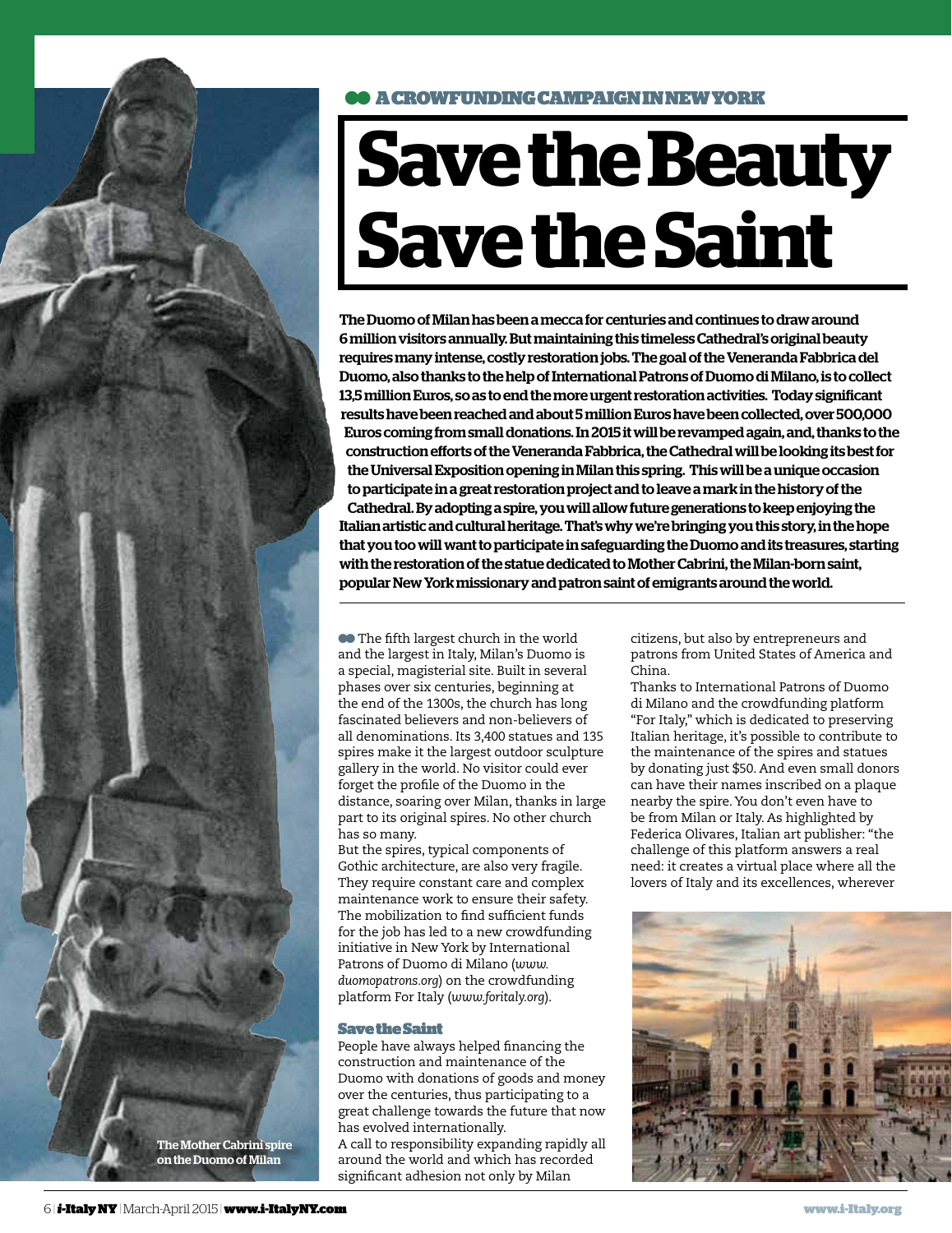

A concert on the rooftop of the Duomo of Milan.

in the world, can take part in tangible projects to bring into the future of mankind the Italian artistic and cultural heritage". The Duomo is not only part of our religious heritage, it's an architectural asset for all mankind. But why would you have to make a contribution from the United States, in particular from New York? What makes i-ItalyNY so interested? Here's something that only a select few know.

One of the statues towering over the spires of Milan's Duomo depicts Francesca Xavier Cabrin (1850 -1917), the Milan-born missionary sister who was the first naturalized American citizen to be made a saint.

### Mother Cabrini

The campaign *Save the Saint* has special resonance in New York, given the city's history of Italian immigration and the fact that one of the statues towering over the spires of Milan's Duomo depicts Francesca Xavier Cabrini, known in the United States as Mother Cabrini. Born in 1850 in a small town near Milan, at 27 years old Mother Cabrini, founder of the Missionary Sisters of the Sacred Heart of Jesus, sought to obtain the approval of the papacy to establish a mission in China. The Pope suggested she go "not east but west," to the United States, to help Italian immigrants then arriving in the US in droves and facing extreme poverty. Cabrini listened, and 126 years ago, in 1889, she herself landed in New York. For almost 30 years, she and her Missionary Sisters tirelessly supported immigrants and the poor, establishing dozens of orphanages, hospitals and schools, from New York to Philadelphia, Chicago to Los Angeles, Denver to New Orleans, and eventually in South America. New York's Cabrini Boulevard is named in her honor, as is Cabrini Street in Chicago, where Mother Cabrini died in 1917. Cabrini was beatified

## **on 'For Italy'**

### If you love Italian art, culture and lifestyle, now

you can be part of it all: "For Italy" is the community where people from all over the world can show their love towards Italy, interact with each other and – mainly – contribute to the protection of Italian art and culture, heritage of the whole world. Take an active art in crowdfunding campaigns, do not miss the chance to carve your name into the history of Italian art. Help the Duomo di Milano shine for generations to come! Your generosity will be compensated!

Make a gift to International Patrons of Duomo di Milano Inc., and ensure that the spire dedicated to St. Francesca Xavier Cabrini (Mother Cabrini) is safeguarded and restored. All donations to International patrons of Duomo di Milano are tax deductible.

For Italy is comprised of two passionate Italian entities dedicated to preserving culture: AR-PANet and Arts Council. ARPANet studies and promotes the adoption of technological and communicative instruments. Arts Council is a leader in relations between cultural institutions and enterprises, working to enhance synergies and give economic support to the immeasurable artistic and monumental landscape of Italian heritage.

*http://foritaly.org/donate.asp*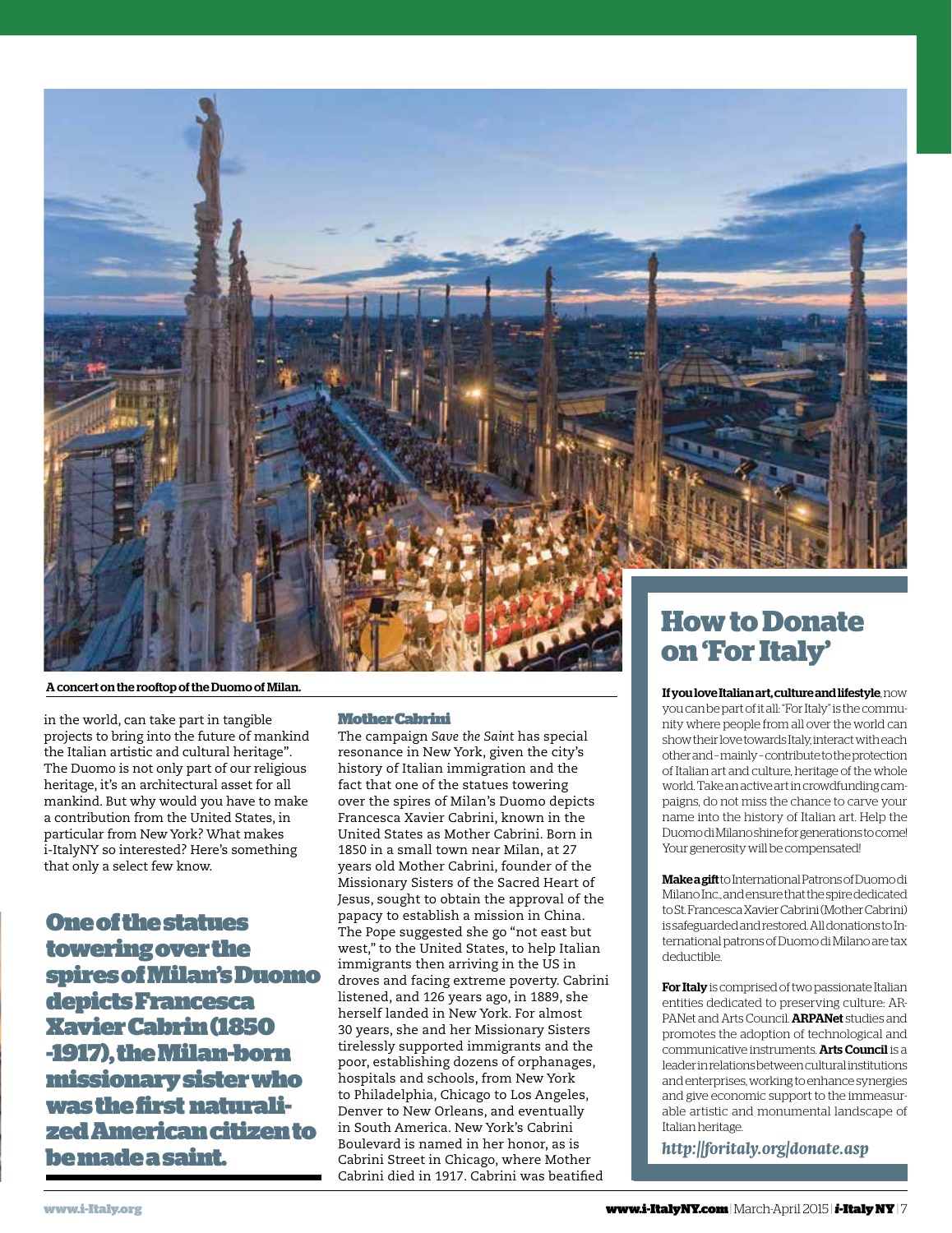in 1938, and in 1946 she became the first naturalized citizen of the United States to be made a saint. Her popularity extends beyond the Italian-American community, and her method is recognized as being extraordinarily prescient in today's world; her initiatives are still a point of reference for social service workers.

But how did Mother Cabrini wind up on the Duomo? During World War II, one of the cathedral's statues was irrecoverably damaged. Its subject's identity was unknown. In the ensuing years, while people were trying to figure out how to replace it, Cabrini was made a saint. Shortly thereafter, the decision was made to dedicate the statue to her—and by association to all the world's emigrants. Its realization was entrusted to sculptor Michele Boninsegna and the new statue was installed in 1956. Since then, Cabrini has looked down upon the city of Milan from up high, bridging the gap between past and future, Italy and America, and Milan and New York.

#### Save the Cabrini Spire

Francesca Cabrini seems to be saying from on high: "Miracles do happen, but we need your help." Today the spire and the statue need continuous restorations to shine for the future generations—and that means funding. The nonprofit organization *International Patrons of the Duomo di Milano*, established on October 2014 has begun collecting funds in New York to restore the statue. "This crowdfunding campaign," says Chief Development Officer of International Patrons Alessandra Pellegrini, "was started to promote and develop fund-collecting operations for the Duomo di Milano in the U.S:. Those who make donations will receive a little something in return. In the case of Mother Cabrini, perhaps the most exciting deal is that with 50 dollars people can have their name inscribed on a large plaque right underneath the spire." The sum for restoring the spire has been set at \$150,000, and contributors can make donations on the "For Italy" website. We at *i-ItalyNY* have joined the call. "Miracles do happen, but we need your help.".





### **Mother Cabrini, the Saint of Italians in America**

### **by Anthony Julian Tamburri\***

Frances Xavier Cabrini, born in the province of Lodi in Lombardy, eventually came to the United States toward the end of the nineteenth century. It was due to total serendipity that she became the saint for Italian immigrants in this country. It is also a sweet paradox that she, from the north, arrived during the great wave of southern Italian emigration to the United States. Having taken her vows in 1877, three years later she and six other nuns founded the religious institute Missionary Sisters of the Sacred Heart of Jesus. As we read erlier, wanting to provide help to immigrants beginning in the U.S., Pope Leo XIII suggested instead that she go west, where, according to him, the already thousands of Italian immigrants in the U.S. were in great need of assistance.

Mother Cabrini and six others arrived in the United States in 1889 and hit the ground running, so to speak. As they did in Italy, here, too, Mother Cabrini and her team founded the requisite housing, a series of schools and orphanages, and the necessary hospitals that chiefly served the Italian immigrant

communities. Actions supported by the Church, for sure, but actions also emblematic

of what Italians can do in order to help other Italians in need. In all, they founded close to 70 institutions of all types in numerous cities throughout the United States — Chicago and New York the two principal cities associated with Mother Cabrini today, as well as Cabrini College in Pennsylvania. Undoubtedly, Mother Cabrini was an exemplar of all things possible and thus a symbol of hope for all. She herself had crossed the ocean in 1889

and, in so doing, had followed the same route that thousands of other immigrants had and were taking. Privileged as she was in her role as nun — and let us underscore at this juncture her gender — she was a woman of great acumen,

having succeeded in overcoming great obstacles of the time and demonstrating how all things were possible.

In this sense, then, she was also an example of how one can get things done and, more important, how we can still today — and let us say should — open doors for all people who are in need of such assistance. Her legacy clearly lives on both within and beyond the Italian/ American community. Italian Americans continue to serve and donate to many Catholic and social institutions today, at times even beyond. If there is one thing to bemoan, it is that her medical institutions of New York — Columbus Hospital and the Italian Hospital,



which eventually became the Cabrini Medical Center — could not be sustained and consequently closed in 2008.

Nonetheless, Mother Cabrini remains that shining light not only for all those whom she helped, but, to be sure, that exemplar par excellence that we, today, should emulate for the dedication so necessary to get things done for the better good.

**<sup>\*</sup>** *Anthony Julian Tamburri is the Dean of the John D. Calandra Italian American Institute (Queens College, CUNY) and Distinguished Professor of European Languages and Literatures.*